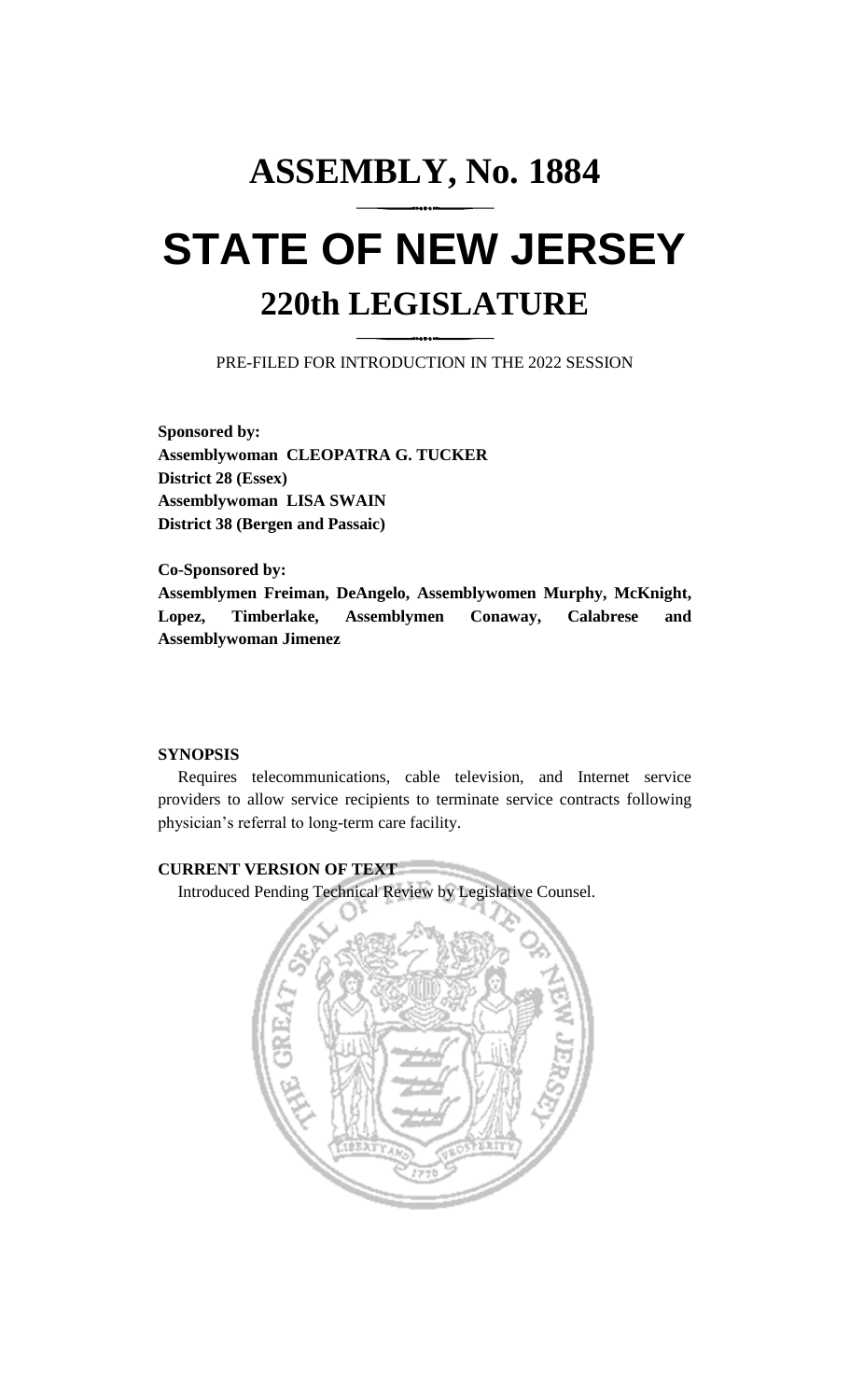$\mathcal{D}_{\mathcal{L}}$ 

 **AN ACT** allowing certain telecommunications service recipients to terminate service contracts following a physician's referral to certain long-term care facilities and supplementing Title 56 of the Revised Statutes.

 **BE IT ENACTED** *by the Senate and General Assembly of the State of New Jersey:*

 1. a. A service provider doing business in this State shall allow a service recipient to terminate a contract for telecommunications service, cable television service, or Internet connection service pursuant to subsection b. of this section.

 b. (1) A service provider shall permit a service recipient to terminate, without incurring an early termination fee, the contract for those services after the service recipient receives a physician's order, or develops a plan of care in collaboration with a physician responsible for the care of the service recipient, to relocate the service recipient to a long-term care facility for a period of at least 90 days, if the service recipient relocates to a long-term care facility that meets the description in the physician's order or the plan of care.

 (2) The service recipient shall, unless waived or not required by the service provider, provide the service provider with no less than 45 days' notice prior to the requested date of the contract termination or cancellation; provided, however, a service provider shall waive the notice requirement and permit the termination within 48 hours if a physician's order requires immediate relocation to a long-term care facility.

 (3) A service provider may require written proof of a service recipient's relocation to a long-term facility. If the service provider requires written proof, then the delivery of a written notice to the service provider of the requested contract termination and a letter signed by the service recipient's physician, no later than 45 days prior to the requested date of termination, attesting that the requirements established pursuant to this subsection are met, shall be deemed sufficient proof.

36 (4) Nothing in P.L., c. (C.) (pending before the Legislature as this bill) shall relieve a service recipient of an obligation to return equipment to the service provider or to be charged a lawful unreturned equipment charge nor shall a service recipient be relieved from any amounts owed for any equipment purchased by the service recipient.

c. For purposes of this section:

 "Assisted living facility" means an assisted living residence or comprehensive personal care home licensed pursuant to P.L.1971, c.136 (C.26:2H-1 et seq.).

 "Cable television company" and "cable television service" shall have the same meaning as provided in section 3 of P.L.1972, c.186 (C.48:5A-3).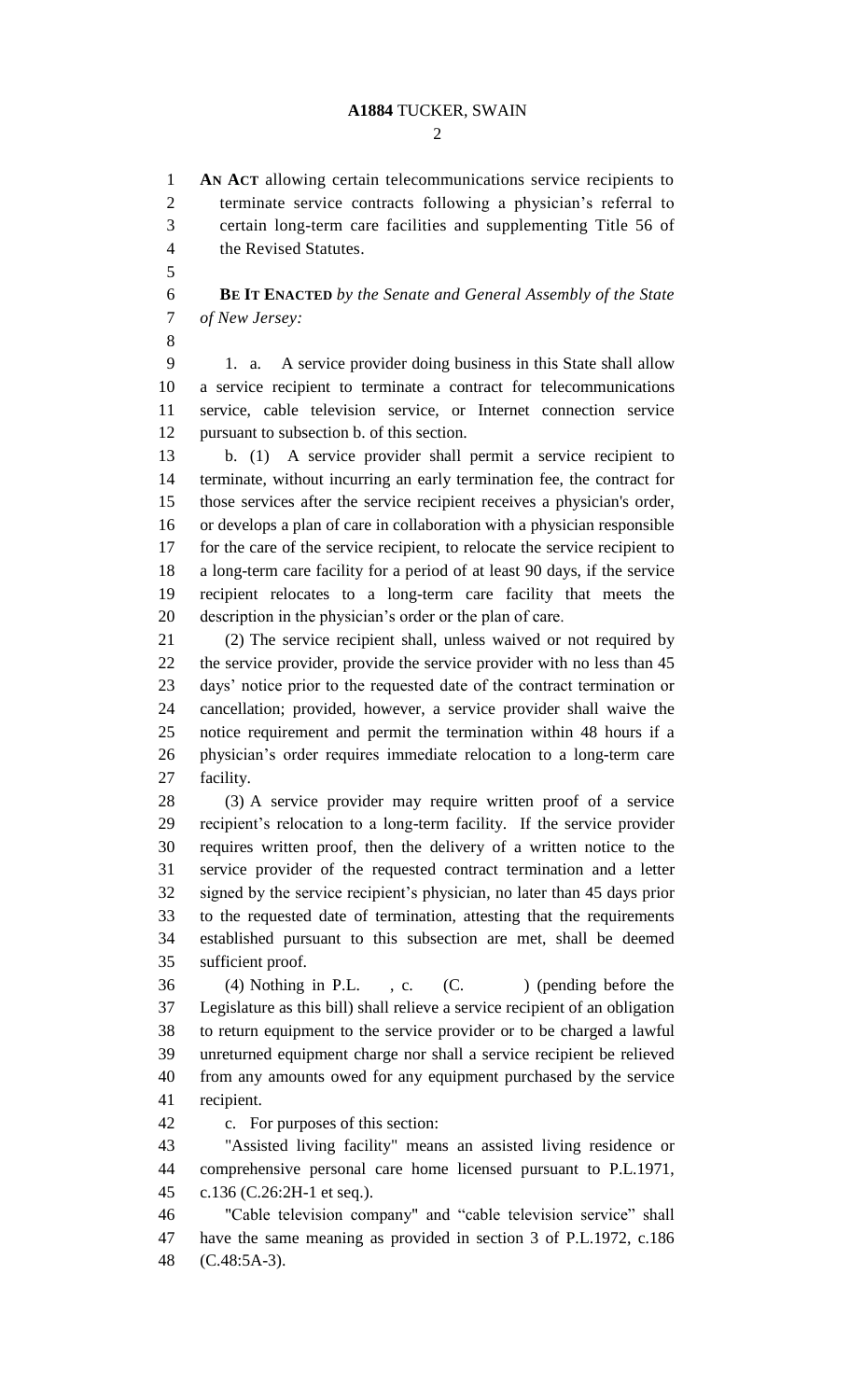#### **A1884** TUCKER, SWAIN

 "Certified mail" shall have same meaning as provided in R.S.1:1-2. "Dementia care home" means a community residential facility which: (1) provides services to residents with special needs, including, but not limited to, persons with Alzheimer's disease and related disorders or other forms of dementia; (2) is subject to the licensure authority of the Department of Health as a health care facility pursuant to P.L.1971, c.136 (C.26:2H-1 et seq.); (3) and meets the requirements of section 19 of P.L.2015, c.125 (C.26:2H-150). "Internet service provider" shall have same meaning as provided in section 3 of P.L.2007, c.272 (C.56:8-170). "Long-term care facility" means a nursing home, assisted living residence, comprehensive personal care home, residential health care facility, or dementia care home licensed pursuant to P.L.1971, c.136 (C.26:2H-1 et seq.). "Physician" means a physician authorized by law to practice medicine in this or any other state and any other person authorized by law to treat sick and injured human beings in this or any other state. "Service provider" means a telecommunications service provider, a cable television company, or an Internet service provider. "Service recipient" means any individual who resides in this State who receives telecommunications service, cable television service, or Internet service from a service provider through equipment that is located in this State. "Telecommunications service provider" means any person, business or organization qualified to do business in this State that provides a telecommunications service that is subject to regulation by the Board of Public Utilities pursuant to Title 48 of the Revised Statutes. 2. This act shall take effect on the first day of the 12th month next following enactment. STATEMENT This bill requires telecommunications, cable television, and Internet service providers (service providers) to allow service recipients to terminate service contracts following a physician's referral to a long-term care facility Under the bill, a service provider doing business in this State is required to allow a service recipient to terminate the contract in accordance with the bill. The bill requires a service provider to permit a service recipient to terminate, without incurring an early termination fee, the contract for those services as provided in the bill. The bill requires a service recipient to provide, unless waived or not required by the service provider, the service provider with no less than with 45 days' notice prior to the contract termination or cancellation; provided, however, a service provider is to waive the